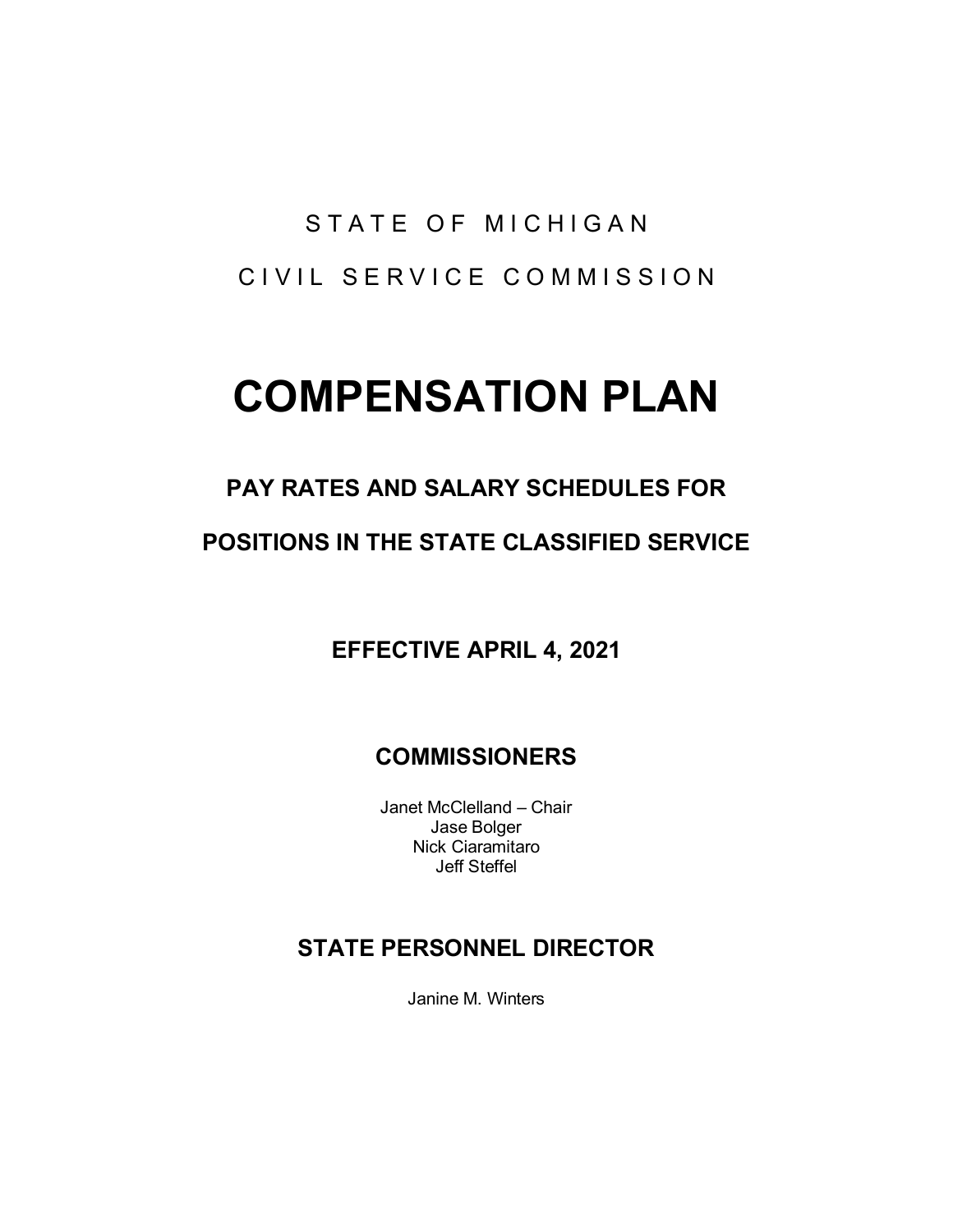### **C O N T E N T S**

| CONSTITUTION OF THE STATE OF MICHIGAN, ARTICLE XI, SECTION 5 iii  |
|-------------------------------------------------------------------|
| CODES USED IN DESIGNATING CLASSIFICATION GROUPS, OVERTIME/ON-CALL |
|                                                                   |
|                                                                   |
| CODES USED IN DESIGNATING EXCLUSIVELY AND NON-EXCLUSIVELY         |
|                                                                   |
|                                                                   |
|                                                                   |

SECTION C - PERFORMANCE-PAY PROGRAM, SENIOR ATTORNEY, INFO TECH PROGRAMMER/ANALYST, INFRA ANALYST, AND PROJECT COORDINATOR P11, STATE POLICE DIGITAL FORENSICS ANALYST P11, TRANSITIONAL POSITIONS, STUDENT ASSISTANT, AND BARGAINING UNIT T01 PAY SCHEDULES............... C-1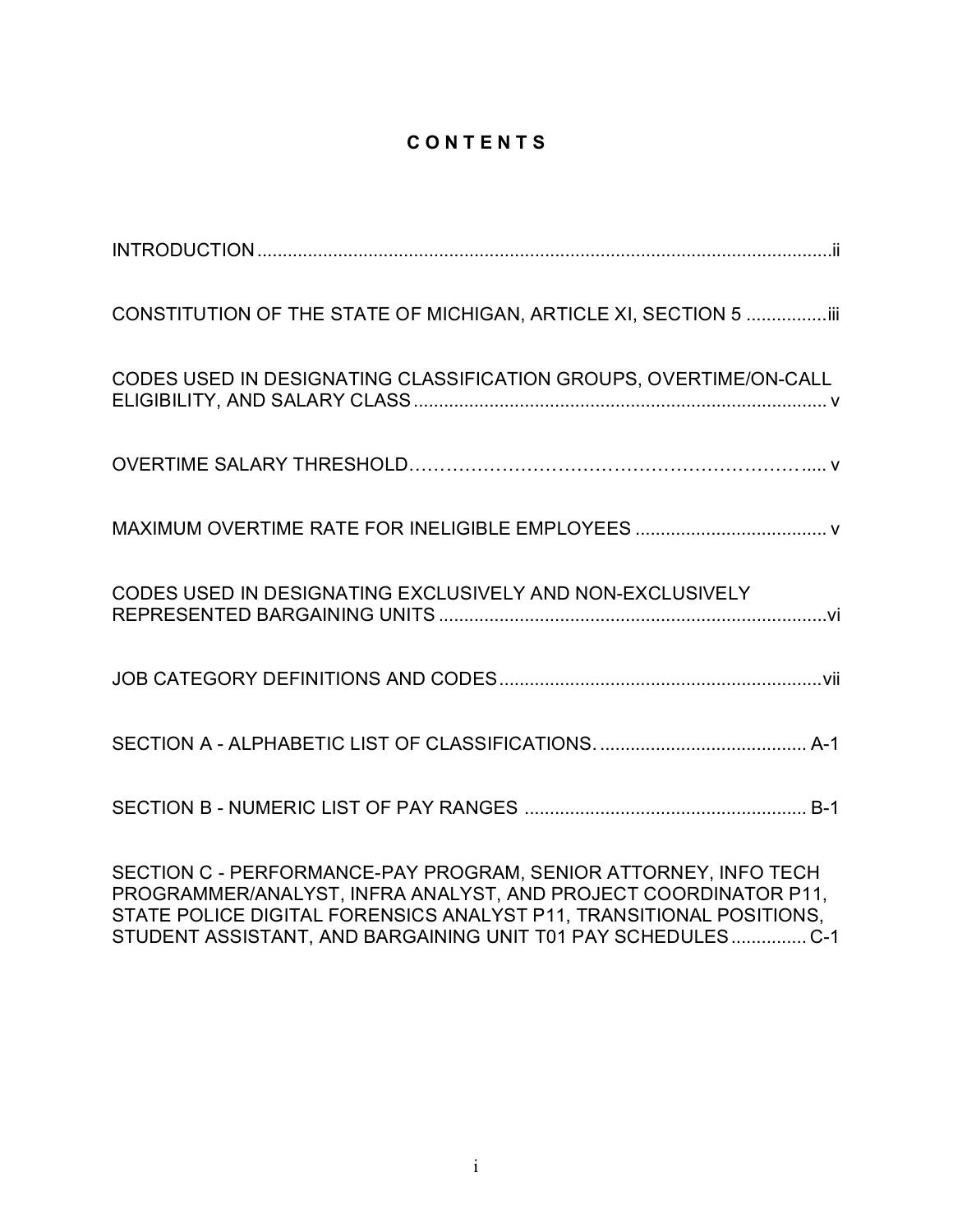#### **INTRODUCTION**

This compensation plan for the State of Michigan classified service is effective April 4, 2021.

The rates published in this plan are the official rates of compensation for all classifications of positions listed.

| <b>Employee</b> |                                             | <b>Base Pay</b><br><b>Increase</b> |
|-----------------|---------------------------------------------|------------------------------------|
| Group           | <b>Unit</b>                                 | (4/4/21)                           |
| <b>MSEA</b>     | <b>Labor and Trades</b>                     | $1\%$                              |
|                 | Safety & Regulatory                         | 1%                                 |
| <b>MCO</b>      | 1%<br>Security                              |                                    |
| SEIU 517M       | 1%<br>Scientific & Engineering              |                                    |
| SEIU 517M       | 1%<br><b>Human Services Support</b>         |                                    |
| SEIU 517M       | <b>Technical</b><br>1%                      |                                    |
| <b>MSPTA</b>    | <b>TBD</b><br><b>Troopers and Sergeants</b> |                                    |
| <b>UAW</b>      | 1%<br><b>Human Services</b>                 |                                    |
|                 | <b>Administrative Support</b>               | 1%                                 |
| <b>AFSCME</b>   | Institutional                               | 1%                                 |
| <b>NEREs</b>    | <b>Business &amp; Administration</b>        | $1\%$                              |
|                 | Managerial                                  | 1%                                 |
|                 | Supervisory                                 | 1%                                 |
|                 | Confidential                                | 1%                                 |

 **Pay Increases for FY 20-21 by Employee Group**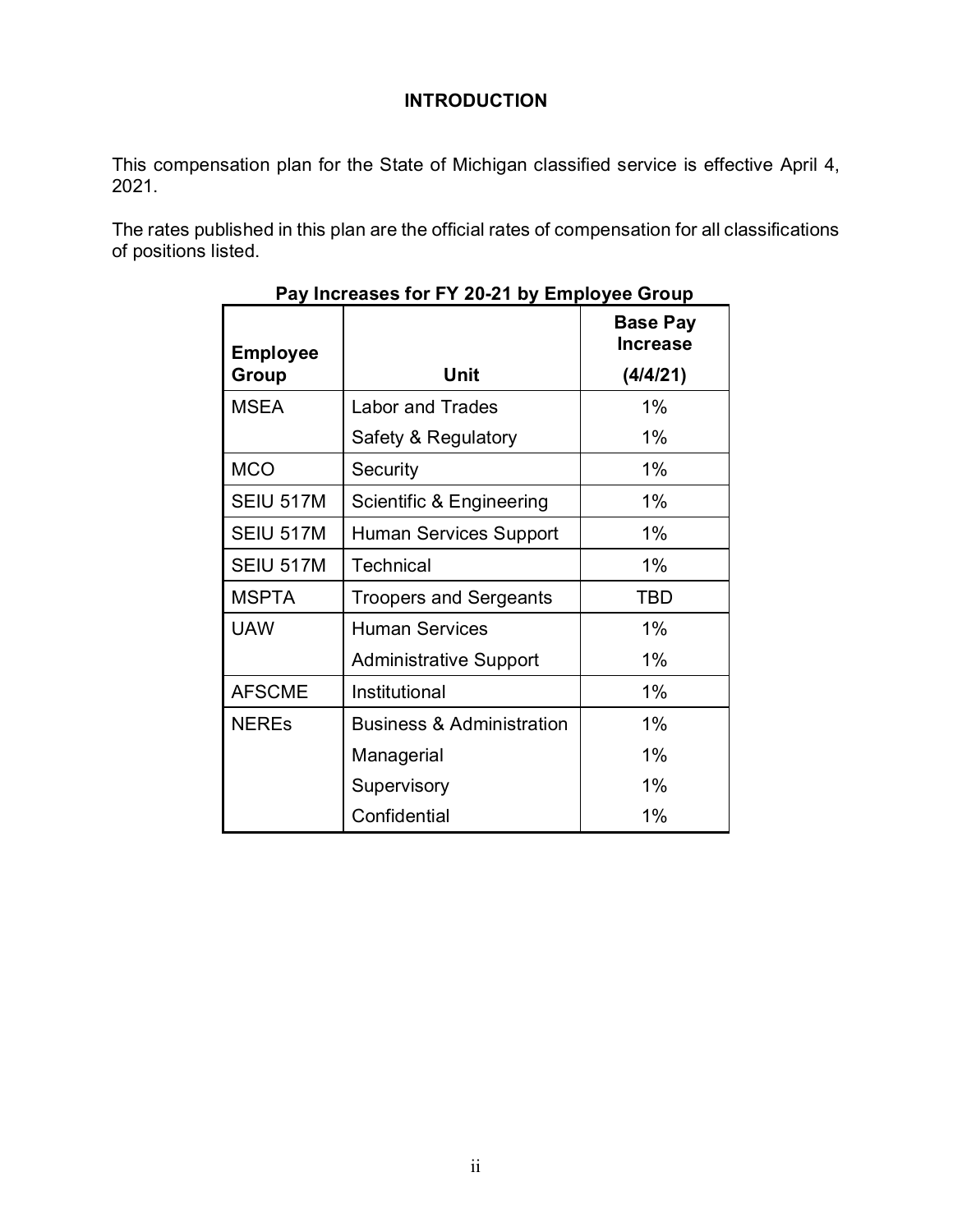#### **CONSTITUTION OF THE STATE OF MICHIGAN**

#### Article XI

#### SECTION 5

The classified state civil service shall consist of all positions in the state service except those filled by popular election, heads of principal departments, and members of boards and commissions, the principal executive officer of boards and commissions heading principal departments, employees of courts of record, employees of the legislature, employees of the state institutions of higher education, all persons in the armed forces of the state, eight exempt positions in the office of the governor, and within each principal department, when requested by the department head, two other exempt positions, one of which shall be policy-making. The civil service commission may exempt three additional positions of a policy-making nature within each principal department.

The civil service commission shall be non-salaried and shall consist of four persons, not more than two of whom shall be members of the same political party, appointed by the governor for terms of eight years, no two of which shall expire in the same year.

The administration of the commission's powers shall be vested in a state personnel director who shall be a member of the classified service and who shall be responsible to and selected by the commission after open competitive examination.

The commission shall classify all positions in the classified service according to their respective duties and responsibilities, fix rates of compensation for all classes of positions, approve or disapprove disbursements for all personal services, determine by competitive examination and performance exclusively on the basis of merit, efficiency, and fitness the qualifications of all candidates for positions in the classified service, make rules and regulations covering all personnel transactions, and regulate all conditions of employment in the classified service.

State police troopers and sergeants shall, through their elected representative designated by 50 percent of such troopers and sergeants, have the right to bargain collectively with their employer concerning conditions of their employment, compensation hours, working conditions, retirement pensions, and other aspects of employment except promotions which will be determined by competitive examination and performance on the basis of merit, efficiency, and fitness; and they shall have the right 30 days after commencement of such bargaining to submit any unresolved disputes to binding arbitration for the resolution thereof the same as now provided by law for public police and fire departments.

No person shall be appointed to or promoted in the classified service who has not been certified by the commission as qualified for such appointment or promotion. No appointments, promotions, demotions, or removals in the classified service shall be made for religious, racial, or partisan considerations.

Increases in rates of compensation authorized by the commission may be effective only at the start of a fiscal year and shall require prior notice to the governor, who shall transmit such increases to the legislature as part of his budget. The legislature may, by a majority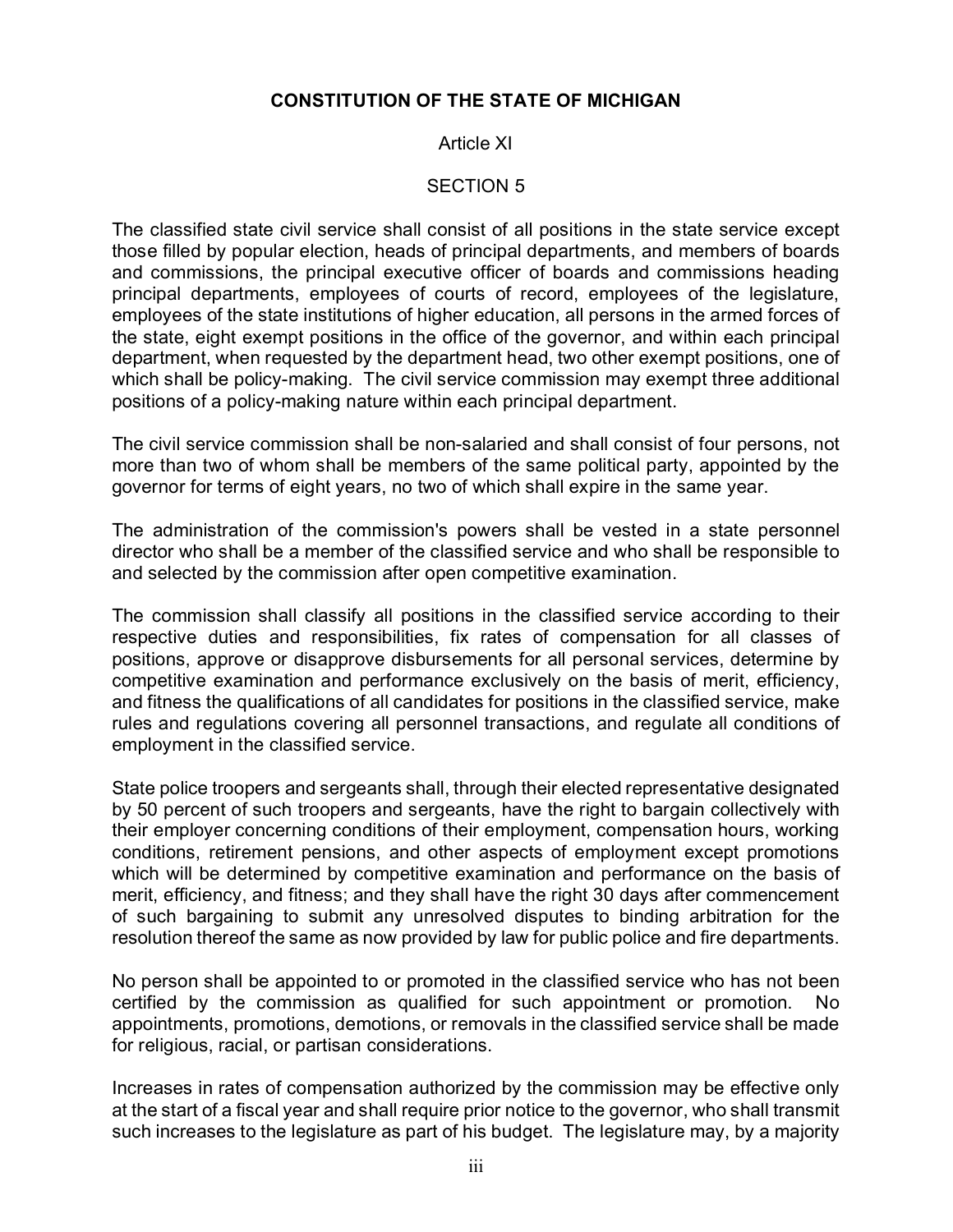vote of the members elected to and serving in each house, waive the notice and permit increases in rates of compensation to be effective at a time other than the start of a fiscal year.

Within 60 calendar days following such transmission, the legislature may, by a two-thirds vote of the members selected to and serving in each house, reject or reduce increases in rates of compensation authorized by the commission. Any reduction ordered by the legislature shall apply uniformly to all classes of employees affected by the increases and shall not adjust pay differentials already established by the civil service commission. The legislature may not reduce rates of compensation below those in effect at the time off the transmission of increases authorized by the commission.

The appointing authorities may create or abolish positions for reasons of administrative efficiency without the approval of the commission. Positions shall not be created nor abolished except for reasons of administrative efficiency. Any employee considering himself aggrieved by the abolition or creation of a position shall have a right of appeal to the commission through established grievance procedures.

The civil service commission shall recommend to the governor and to the legislature rates of compensation for all appointed positions within the executive department not a part of the classified service.

To enable the commission to exercise its powers, the legislature shall appropriate to the commission for the ensuing fiscal year a sum not less than one percent of the aggregate payroll of the classified service for the preceding fiscal year, as certified by the commission. Within six months after the conclusion of each fiscal year the commission shall return to the state treasury all money unexpended for that fiscal year.

The commission shall furnish reports of expenditures, at least annually, to the governor and the legislature and shall be subject to annual audit as provided by law.

No payment for personal services shall be made or authorized until the provisions of this constitution pertaining to civil service have been complied with in every particular. Violation of any of the provisions hereof may be restrained or observance compelled by injunctive or mandamus proceedings brought by any citizen of the state.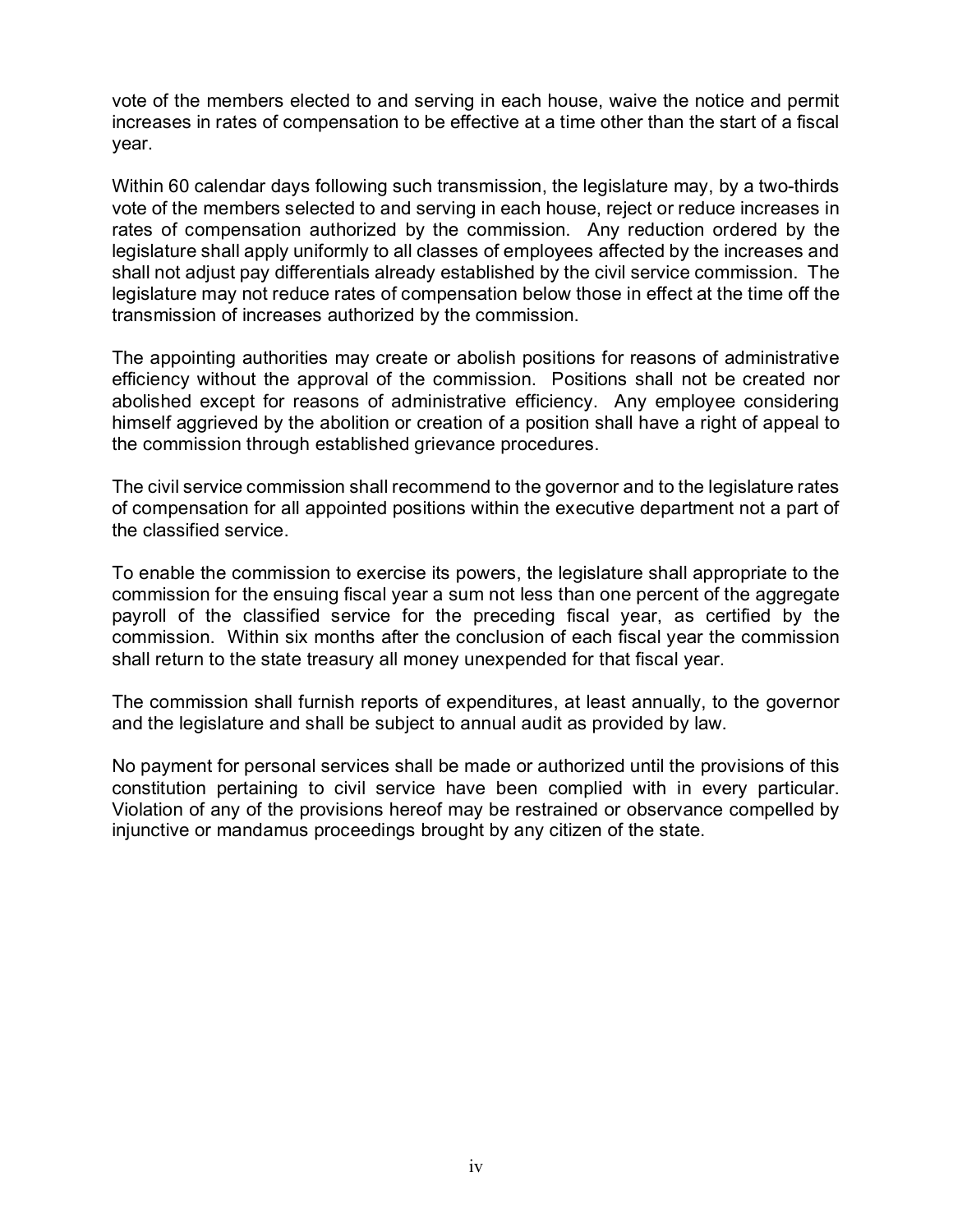#### **CODES USED IN DESIGNATING CLASSIFICATION GROUPS**

| <b>JOB</b>      |                                                |                                                                                                           |
|-----------------|------------------------------------------------|-----------------------------------------------------------------------------------------------------------|
| <b>CLASS</b>    | <b>JOB CLASS TITLE</b>                         | <b>CLASSIFICATION TYPES</b>                                                                               |
| CL <sub>1</sub> | Equitable Classification Plan -<br>Group One   | Technical, Office, Paraprofessional and<br>Service Occupations (Non-Supervisory)                          |
| CL <sub>2</sub> | Equitable Classification Plan -<br>Group Two   | Business, Human Service, Scientific, and<br><b>Engineering Professional Classes (Non-</b><br>Supervisory) |
| CL <sub>3</sub> | Equitable Classification Plan -<br>Group Three | <b>Supervisors and Managers</b>                                                                           |
| CL <sub>4</sub> | Equitable Classification Plan -<br>Group Four  | <b>Executives and Administrators</b>                                                                      |
| CLA             | Classified - Others                            |                                                                                                           |

#### **CODES USED IN DESIGNATING OVERTIME/ON-CALL ELIGIBILITY**

#### **EXEMPT DEFINITION**

| N | Eligible for overtime pay. (Non-exempt) |
|---|-----------------------------------------|
| Y | Not eligible for overtime pay. (Exempt) |

#### **CODES USED IN DESIGNATING SALARY CLASS**

| <b>CODE</b> | <b>DEFINITION</b> |
|-------------|-------------------|
|             |                   |

- **S** Salary
- **H** Hourly

#### **MAXIMUM OVERTIME RATE, EFFECTIVE 10/01/19: \$40.54**

Time and one-half times \$40.54 is \$60.81.

- Employees whose base hourly rate is equal to or less than \$40.54 receive time-and-one-half payment.
- Employees earning \$60.81 or greater receive straight time payment.
- Employees earning between \$40.54 and \$60.81 will receive \$60.81.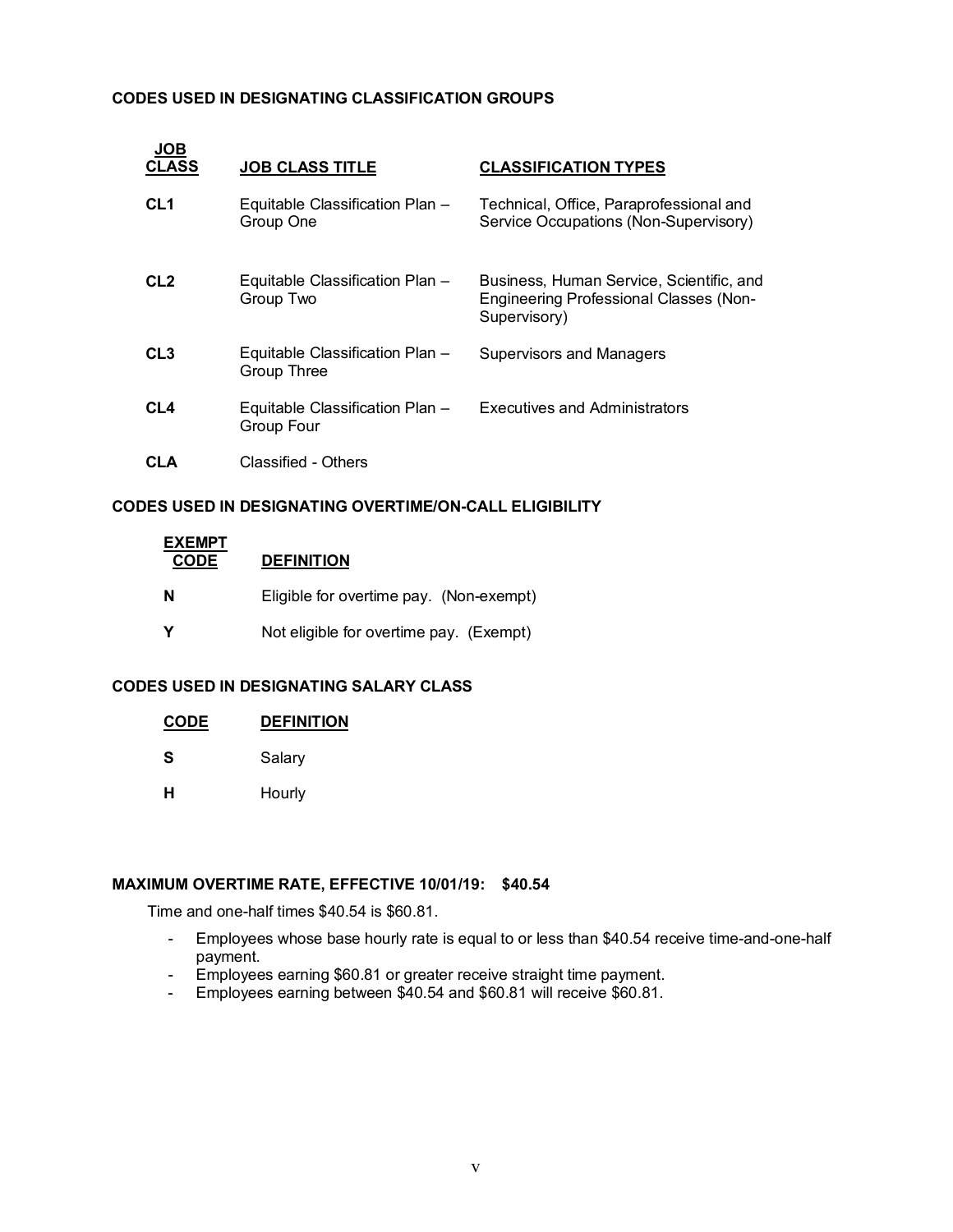#### **CODES USED IN DESIGNATING EXCLUSIVELY REPRESENTED AND NON-EXCLUSIVELY REPRESENTED BARGAINING UNITS**

The unit designation code is a three-position alpha/numeric code used to identify the unit assignment of classifications and positions.

- A02 Safety & Regulatory Employees in this unit are involved in one or more of the following activities: conducting inspections or investigations designed to detect violations of federal or state statutes, rules, regulations; enforcing these rules, regulations, or statutes; appraising the grade, condition, or sanitation of food, objects, activities, or procedures; protection of person, buildings, grounds, or natural resources.
- A31 Labor & Trades Employees in this unit perform skilled and semi-skilled trades work as well as general labor activities.
- C12 Security This unit includes non-professional employees involved in direct custody and treatment of inmates under the supervision of the Department of Corrections and residents of state facilities for the criminally insane.
- E42 Human Services Support This unit consists of classifications engaged in the delivery of paraprofessional human services to the citizens of the State.
- H21 Scientific & Engineering Employees in this unit perform work in the areas of the physical and biological sciences or in the field of engineering or architecture through applying principles, theories, practices, and methods generally learned through a four-year or advanced postsecondary course of study.
- L32 Technical Employees in this unit provide support services in the area of science and engineering.
- T01 Troopers and Sergeants This unit consists of all non-supervisory enlisted positions, including sergeants, in the Michigan State Police.

### **Unit Code Unit Exclusive Representative**

Michigan State Employees Association (MSEA)

Michigan State Employees Association (MSEA)

Michigan Corrections Organization (MCO)

Service Employees International Union (SEIU) 517M

Service Employees International Union (SEIU) 517M

Service Employees International Union (SEIU) 517M

Michigan State Police Troopers Association (MSPTA)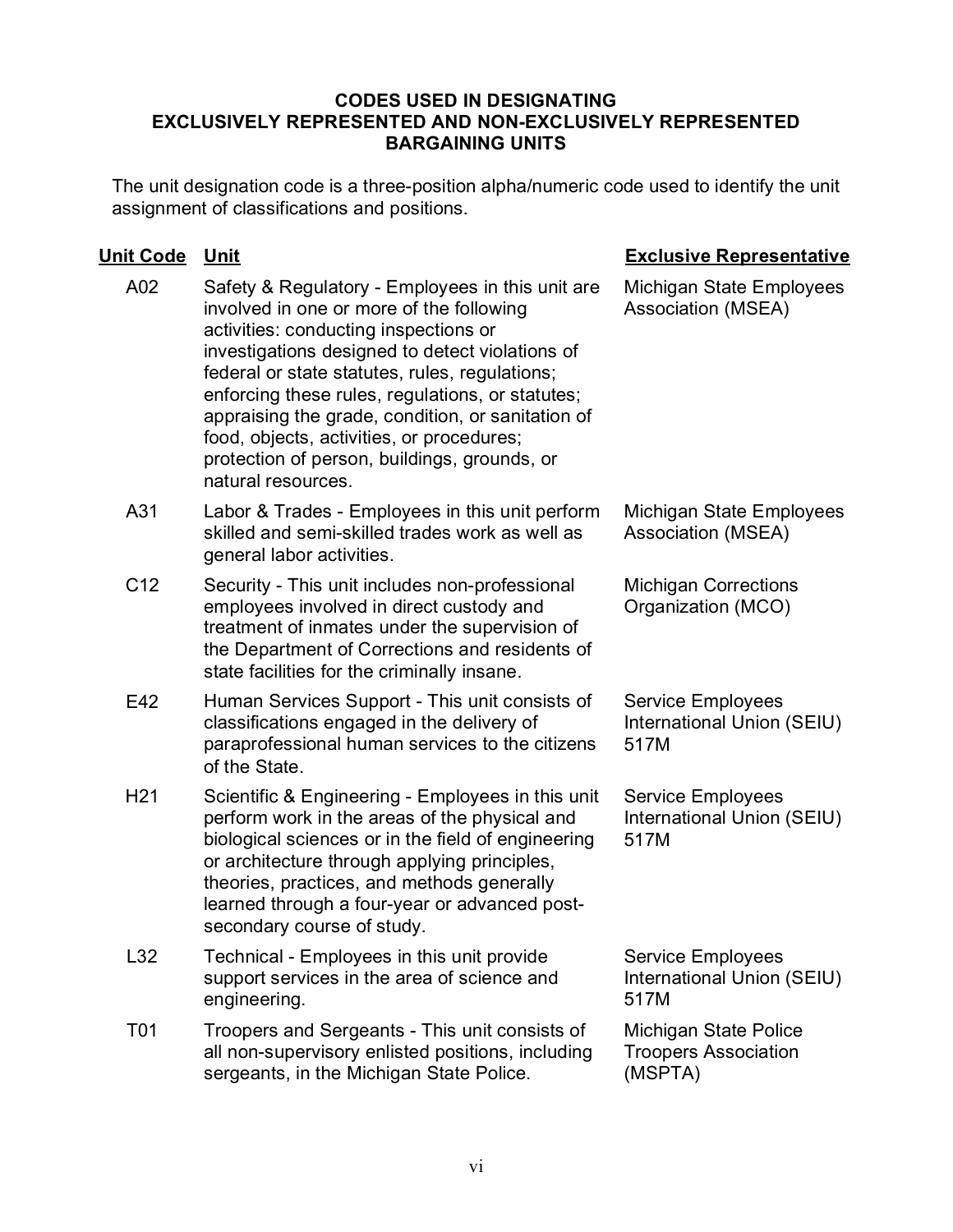### **Unit Code Unit or Designation Exclusive Representative**

- U11 Institutional This unit includes all nonprofessional, classifications which provide indirect or direct services to patients or residents of state facilities, excluding correctional security classifications.
- W22 Human Services Employees in this unit perform work in the areas of counseling, education, rehabilitation, and other assistance for the socially disabled or disadvantaged through applying principles, theories, practices, and methods learned through educational degrees, special training and experience.
- W41 Administrative Support This unit includes all occupational groupings engaged in preparing, transcribing, recording, filing, systematizing, maintaining, and routinely dispensing of records, reports, communications, and information by manual process and by operating various office machines and equipment. Also, this unit includes employees who use work products from clerical classifications and exercise judgment in the application of statutes, rules, regulations, or policies including positions supporting business and administrative activities.
- Y23 Business & Administrative Employees in this unit perform work in such areas as personnel, accounting, training, auditing, commercial, and business fields, information, and other fields related to business, commercial, and administrative support, through applying principles, theories, practices, and methods learned through educational degrees, special training and experience.
- Y50 Pending Unit Assignment
- Y51 Supervisory **No Exclusive** No Exclusive
- Y52 Non-Career No Exclusive No Exclusive
- Y98 Managerial Managerial No Exclusive
- Y99 Confidential 2008 No Exclusive

Michigan Council 25, AFSCME, AFL-CIO

United Automobile Workers (UAW)

United Automobile Workers (UAW)

> No Exclusive Representative (NER)

Representative (NER) Representative (NER) Representative (NER)

Representative (NER)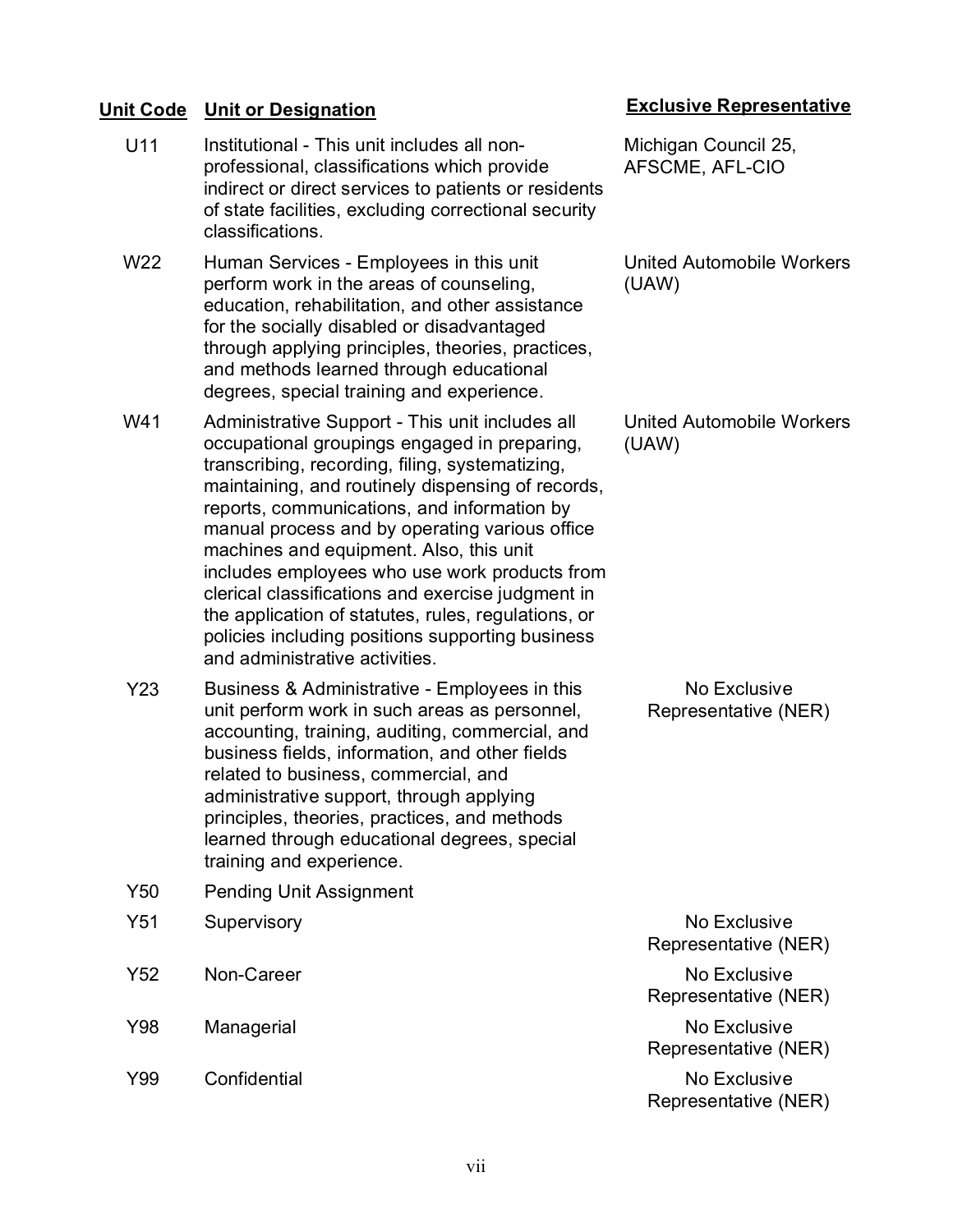#### **JOB CATEGORY DEFINITIONS & CODES**

(from Federal Equal Employment Opportunity job categories)

## **Code Category and Definition**

- 1. **Officials and Administrators**: Occupations in which employees set broad policies, exercise overall responsibility for execution of these policies, or direct individual departments or special phases of the agency's operations, or provide specialized consultation on a regional, district or area basis. Includes: department heads, bureau chiefs, division chiefs, directors, deputy directors, controllers, wardens, superintendents, sheriffs, police and fire chiefs and inspectors, examiners (bank, hearing, motor vehicle, warehouse), inspectors (construction, building, safety, rentand-housing, fire, A.B.C. Board, license, dairy, livestock, transportation), assessors, tax appraisers and investigators, coroners, farm managers, and kindred workers.
- 2. **Professionals**: Occupations which require specialized and theoretical knowledge which is usually acquired through college training or through work experience and other training which provides comparable knowledge. Includes: personnel and labor relations workers, social workers, doctors, psychologists, registered nurses, economists, dietitians, lawyers, systems analysts, accountants, engineers, employment and vocational rehabilitation counselors, teachers or instructors, police and fire captains and lieutenants, librarians, management analysts, airplane pilots and navigators, surveyors and mapping scientists, and kindred workers.
- 3. **Technicians**: Occupations which require a combination of basic scientific or technical knowledge and manual skill which can be obtained through specialized postsecondary school education or through equivalent on-the-job training. Includes: computer programmers, drafters, survey and mapping technicians, licensed practical nurses, photographers, radio operators, technical illustrators, highway technicians, technicians (medical, dental, electronic, physical sciences), police and fire sergeants, inspectors (production or processing inspectors, testers and weighers), and kindred workers.
- 4. **Protective Service Workers**: Occupations in which workers are entrusted with public safety, security and protection from destructive forces. Includes: police patrol officers, fire fighters, guards, deputy sheriffs, bailiffs, correctional officers, detectives, marshals, harbor patrol officers, game and fish wardens, park rangers (except maintenance), and kindred workers.
- 5. **Para-Professionals**: Occupations in which workers perform some of the duties of a professional or technician in a supportive role, which usually require less formal training and/or experience normally required for professional or technical status. Such positions may fall within an identified pattern of staff development and promotion under a "New Careers" concept. Included: research assistants, medical aids, child support workers, policy auxiliary welfare service aids, recreation assistants, homemaker aides, home health aides, library assistants and clerks, ambulance drivers and attendants, and kindred workers.